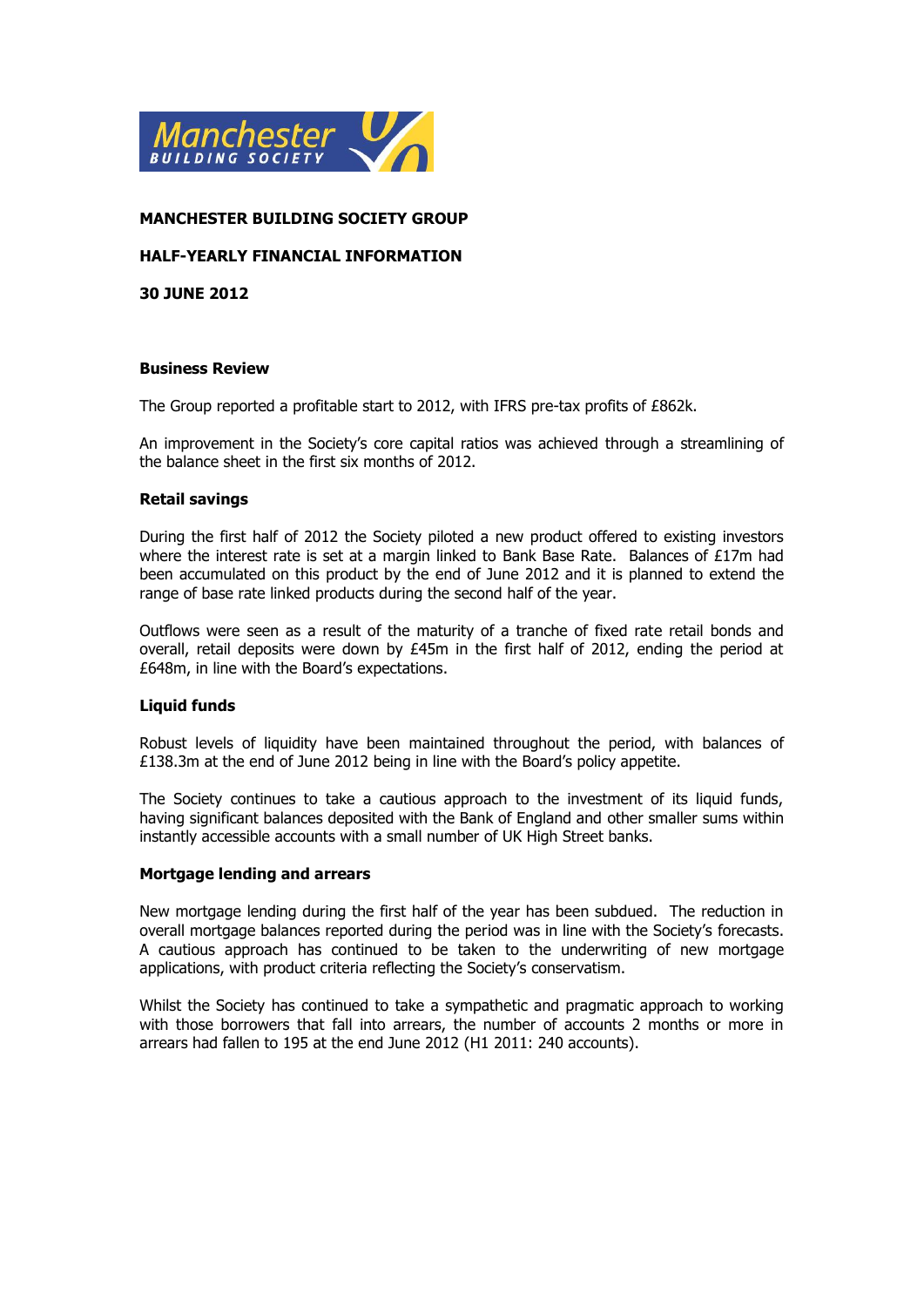#### **Board and staff changes**

There have been no material changes to either the Group's organisational structure or its headcount. The Board considers that the current staffing complement will support existing business levels and can accommodate increased activity in the short term as and when the housing market recovers.

### **Risks and uncertainties**

In common with all institutions funded primarily through retail deposits, the Group's interest margin has been squeezed by the low interest rate environment. Nevertheless, the underlying business model has been sufficiently robust to maintain profitability, albeit at reduced levels; the careful management of interest margin has been a particular focus for the Board.

Uncertainty within both the UK and global economies continues to be a major factor and for the building society sector as a whole, competition for retail deposits continues to be fierce; it is the Board's view that this will continue for the foreseeable future.

The future direction of the housing market remains uncertain, with continued sentiment indicating the probability of further reductions in house prices. The Society's approach will remain one of caution, with its lending levels forecast to remain subdued throughout 2012.

The Board's focus remains on the strengthening of its regulatory capital ratios.

#### **Forward-looking statements**

Within the half yearly information we make comments about anticipated future events, which we believe to be reasonable. As these statements are based on the Group's current view of the UK economy and banking market, we can give no assurances that the markets will develop in the way that we document and actual outcomes may differ to those that we anticipate.

The Group does not undertake to update any of the statements that it has made about future events prior to reporting of the full year results.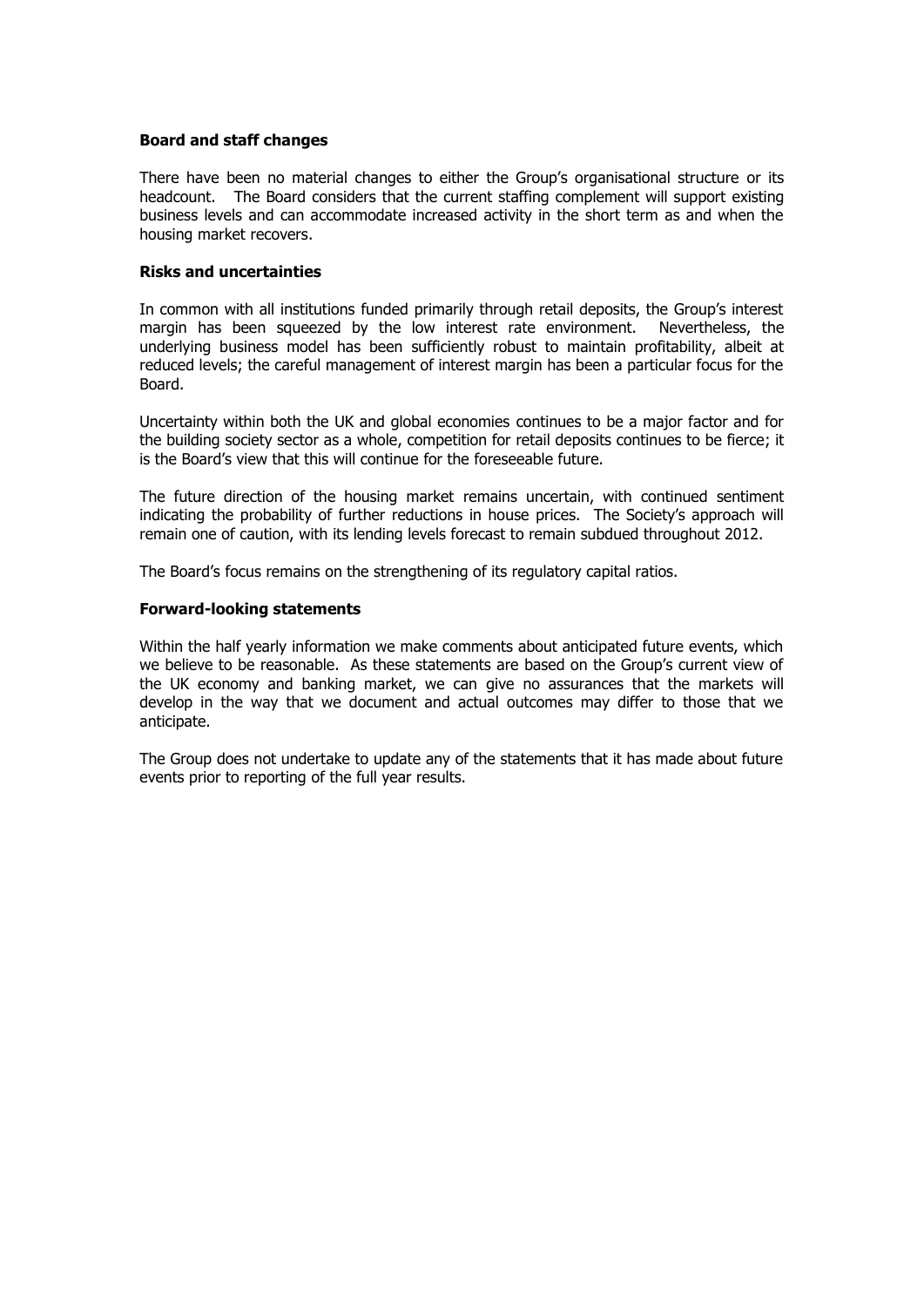## **Responsibility statement of the directors in respect of the half yearly financial information**

The directors confirm that, to the best of their knowledge:

- The condensed set of consolidated accounts has been prepared in accordance with IAS 34 *Interim Financial Reporting*, as adopted by the European Union.
- The half yearly accounts include the information required by the Financial Services Authority Disclosure and Transparency Rules (DTR 4.2.7 and DTR 4.2.8)

The results for the half year ended 30 June 2012 and those comparable figures for the half year ended 30 June 2011 are unaudited. The figures for the year ended 2011 are extracted from the 2011 Annual Report and Accounts, on which the Independent Auditors gave an unqualified opinion.

The Board of Directors responsible for the half yearly accounts are listed below:

| J. Allen        | Non-executive director     |
|-----------------|----------------------------|
| D.E. Cowie      | <b>Chief Executive</b>     |
| R.W. Dyson      | Non-executive director     |
| A. Finch        | Non-executive director     |
| C.W. Gee        | <b>Finance Director</b>    |
| P.A. Lynch      | <b>Operations Director</b> |
| S.M. Molloy     | Non-executive director     |
| M.J. Prior      | Chairman                   |
| I.M. Richardson | <b>Executive Director</b>  |
| J. Smith        | Vice Chairman              |
|                 |                            |

Signed on behalf of the Board of Directors

M.J. Prior Chairman 20 August 2012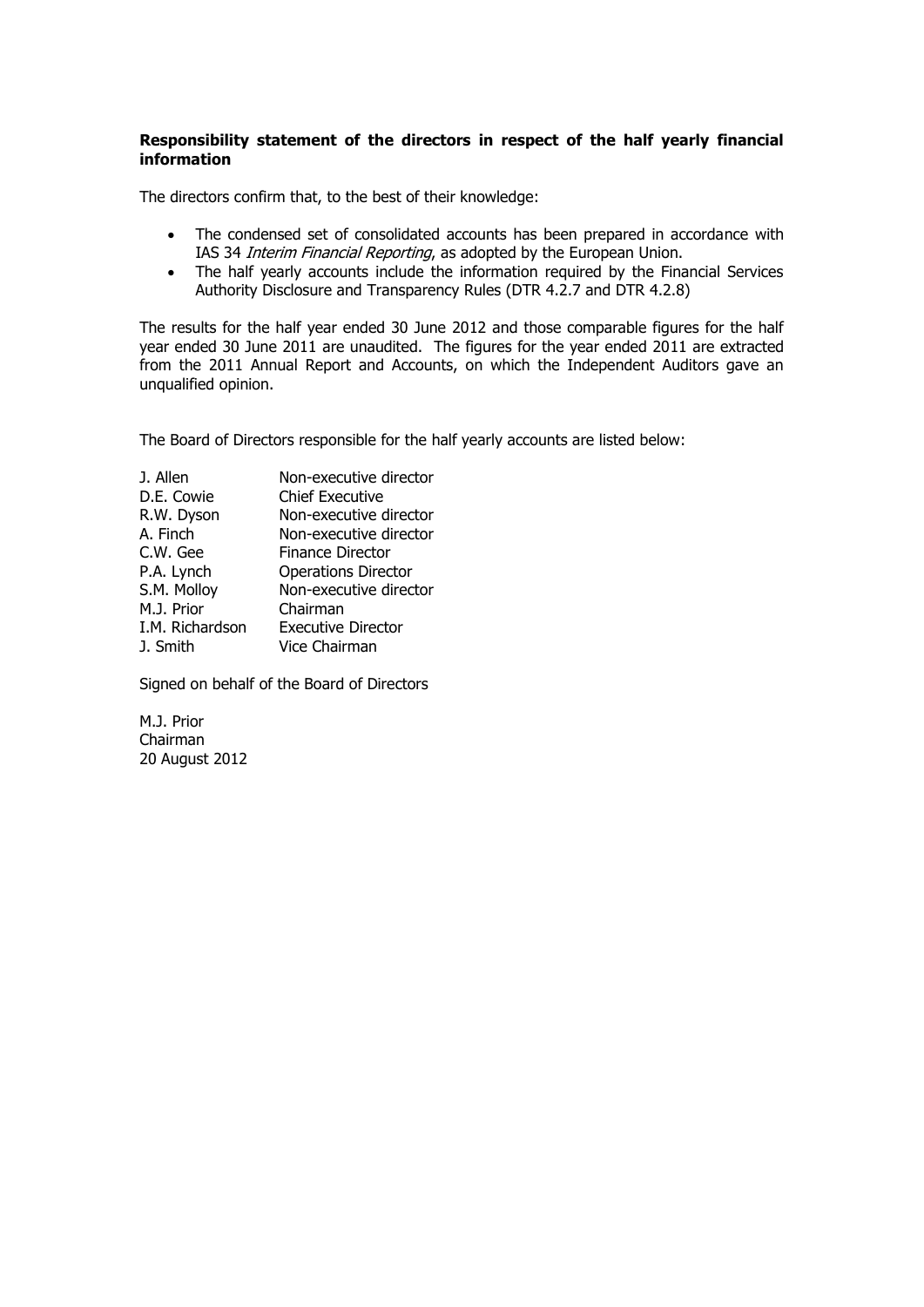#### **NOTES**

#### **HALF-YEARLY FINANCIAL INFORMATION**

#### **30 JUNE 2012**

#### **Basis of preparation**

The half yearly financial information for the 6 months ended 30 June 2012 has been prepared in accordance with both the Financial Services Authority's Disclosure and Transparency Rules and IAS 34 Interim Financial Reporting, as adopted by the European Union.

The half yearly financial information set out above does not constitute Accounts within the meaning of the Building Societies Act 1986.

The financial information for the 12 months to 31 December 2011 has been extracted from the 2011 Annual Report and Accounts on which the external auditors gave an unqualified opinion.

The half-yearly financial information for the 6 months ended 30 June 2012 and the 6 months ended 30 June 2011 is unaudited.

This financial information should be read in conjunction with the 2011 Annual Report and Accounts.

#### **Accounting policies**

The half yearly financial information has been prepared consistently with the accounting policies described on pages 19 to 22 of the 2011 Annual Report and Accounts. The Group expects that these accounting policies will be applied at the time of compiling the 2012 Annual Report and Accounts.

There were no new reporting standards that affected the results reported for the half year ended 30 June 2012.

#### **Taxation**

Corporation tax has been accrued at the rate of 24.5% (H1 2011: 27%). The tax charge has been calculated as far as possible to approximate to the expected full year tax rate.

#### **Related Party Transactions**

The Group had no material or unusual related party transactions during the 6 months ended 30 June 2012.

## **Segmental information**

The operations of the Group are not sufficiently diverse to require segmental analysis or reporting.

#### **Financial commitments and contingencies**

There is no material change to Group's financial commitments or its contingent liabilities from the position reported in the 2011 Annual Report and Accounts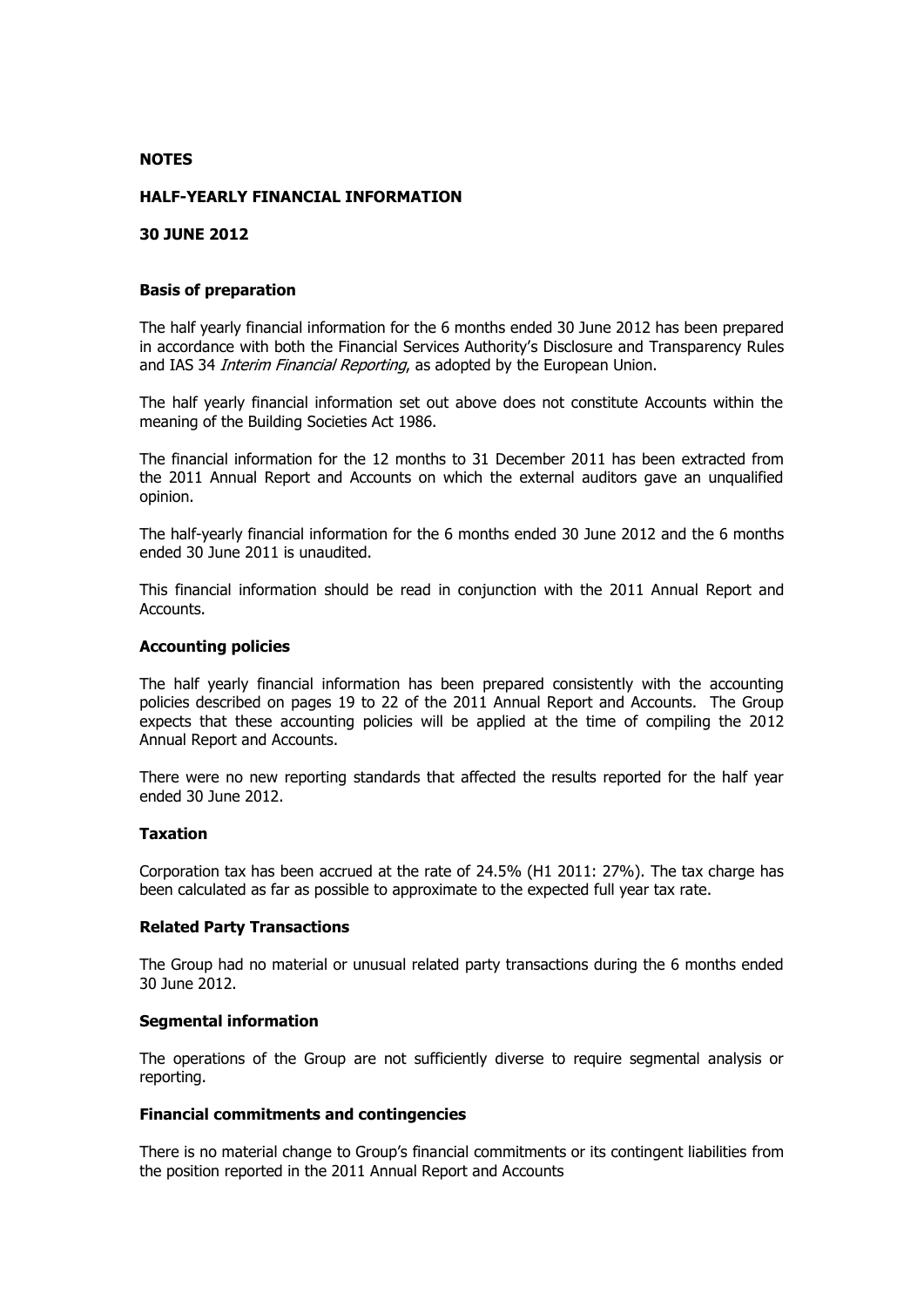# **Events after the end of the reporting period**

There have been no events occurring after the end of the reporting period that would have impacted upon the results reported.

# **Approval of interim financial statements**

The interim financial statements were approved by the Board of directors on 20 August 2012.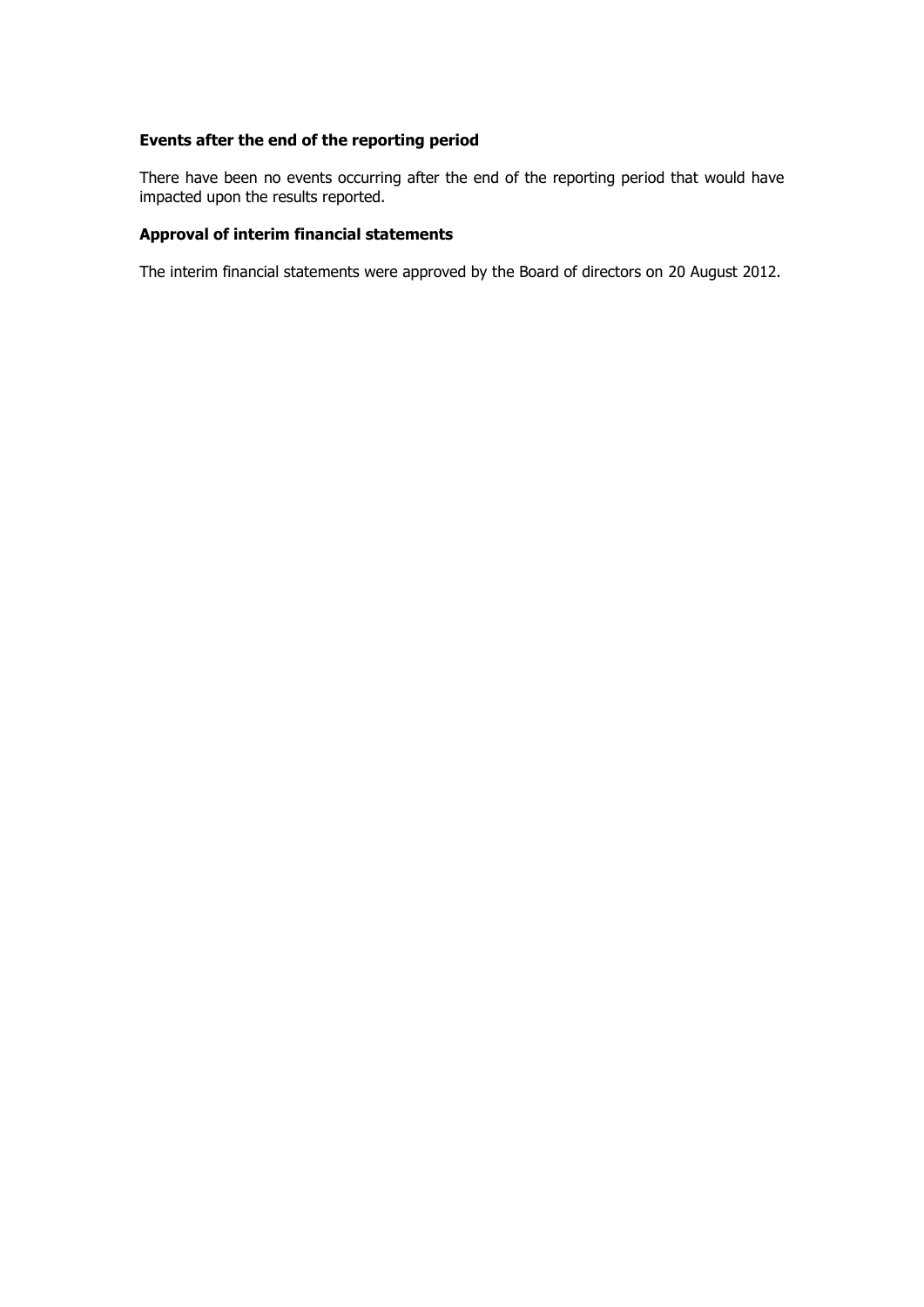# **MANCHESTER BUILDING SOCIETY GROUP HALF-YEARLY FINANCIAL INFORMATION**

# **Summary Consolidated Statements of Comprehensive Income**

|                                                      | Unaudited<br>6 months to | Unaudited<br>6 months to | Audited<br>12 months to |
|------------------------------------------------------|--------------------------|--------------------------|-------------------------|
|                                                      | 30 Jun 12                | 30 Jun 11                | 31 Dec 11               |
|                                                      | £000s                    | £000s                    | £000s                   |
| Interest and similar income                          | 12,853                   | 12,686                   | 31,823                  |
| Interest expense and similar charges                 | (9,313)                  | (8, 517)                 | (22, 143)               |
| Net interest receivable                              | 3,540                    | 4,169                    | 9,680                   |
| Other income and charges                             | 363                      | 256                      | 151                     |
| Gains/(losses) from derivatives and hedge accounting | 281                      | 555                      | (648)                   |
| Total operating income                               | 4,184                    | 4,980                    | 9,183                   |
| Administrative expenses                              | (2, 721)                 | (2, 447)                 | (4, 711)                |
| Impairment losses                                    | (601)                    | (1,481)                  | (3,882)                 |
| Profit on continuing operations before taxation      | 862                      | 1,052                    | 590                     |
| Income taxation (expense)/credit                     | (212)                    | (294)                    | (201)                   |
| Profit for the period from continuing operations     | 650                      | 758                      | 389                     |
| Loss on disposal group held as available for sale    |                          | (30)                     |                         |
| Net profit on disposal of subsidiary undertaking     |                          | 5,949                    | 5,964                   |
| Profit for the period                                | 650                      | 6,677                    | 6,353                   |

# **Summary Consolidated Statement of Changes in Equity**

|                       | Unaudited<br>6 months to<br>30 Jun 12 | Unaudited<br>6 months to<br>30 Jun 11 | Audited<br>12 months to<br>31 Dec 11 |
|-----------------------|---------------------------------------|---------------------------------------|--------------------------------------|
|                       | £000s                                 | £000s                                 | £000s                                |
| Profit for the period | 650                                   | 6,677                                 | 6,353                                |
| Change in equity      | 650                                   | 6,677                                 | 6,353                                |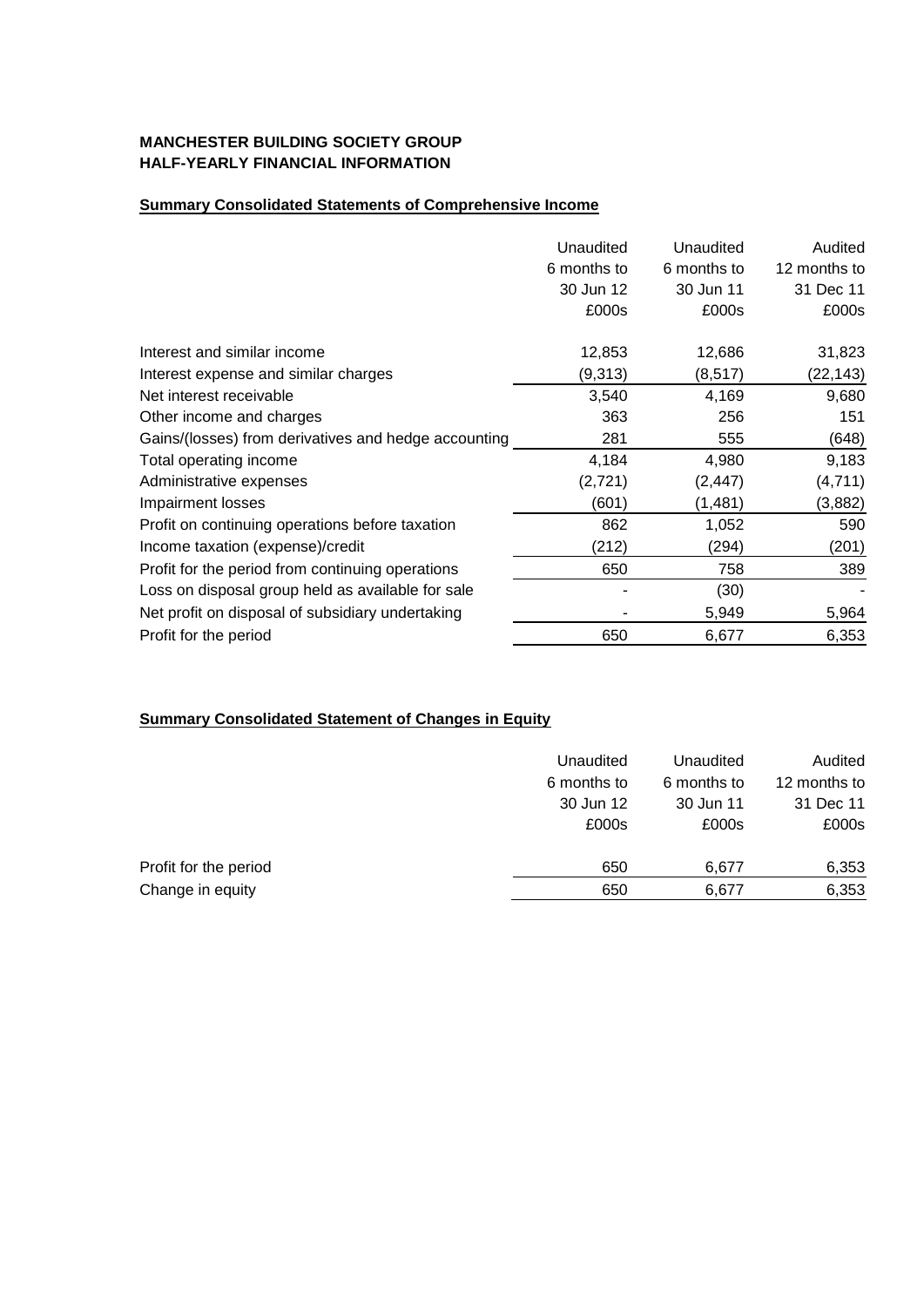# **MANCHESTER BUILDING SOCIETY GROUP HALF-YEARLY FINANCIAL INFORMATION**

# **Summary Consolidated Statements of Financial Position**

|                                  | Unaudited | Unaudited | Audited   |
|----------------------------------|-----------|-----------|-----------|
|                                  | 30 Jun 12 | 30 Jun 11 | 31 Dec 11 |
| <b>Assets</b>                    | £000s     | £000s     | £000s     |
| Liquid assets                    | 138,329   | 193,524   | 185,110   |
| Derivative financial instruments | 399       | 1,501     | 1,953     |
| Loans and advances to customers  | 639,497   | 641,546   | 651,017   |
| Property, plant and equipment    | 8,570     | 8,761     | 8,696     |
| Investments                      | 250       | 250       | 250       |
| Other assets                     | 44,302    | 2,397     | 31,178    |
|                                  | 831,347   | 847,979   | 878,204   |
|                                  |           |           |           |
|                                  | Unaudited | Unaudited | Audited   |
| <b>Liabilities</b>               | 30 Jun 12 | 30 Jun 11 | 31 Dec 11 |
|                                  | £000s     | £000s     | £000s     |
| <b>Shares</b>                    | 648,158   | 699,184   | 693,522   |
| Deposits                         | 71,876    | 61,441    | 74,458    |
| Derivative financial instruments | 39,673    | 14,281    | 37,875    |
| Other liabilities                | 2,084     | 3,843     | 3,443     |
| Subordinated liabilities         | 15,700    | 15,700    | 15,700    |
| Subscribed capital               | 14,788    | 14,788    | 14,788    |
| Reserves                         | 39,068    | 38,742    | 38,418    |
|                                  | 831,347   | 847,979   | 878,204   |